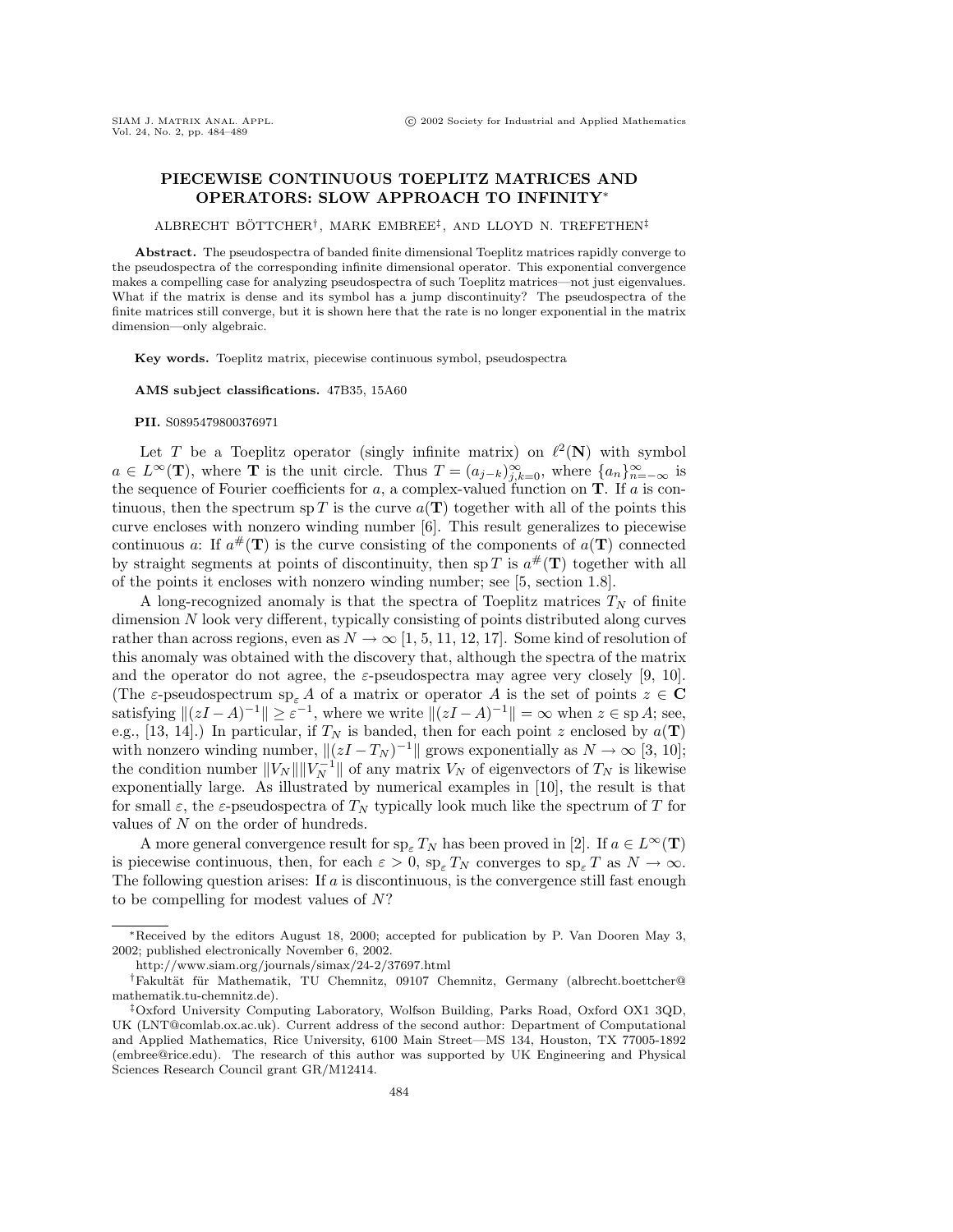

FIG. 1. Eigenvalues and  $\varepsilon$ -pseudospectra for the Toeplitz matrices  $T_N$  given by (1) for three values of N with  $\varepsilon = 10^{-1}$ ,  $10^{-2}$ , and  $10^{-3}$  (from the outside in). The cross (+) marks the origin. Except in the first image, the eigenvalues are so numerous that they appear fused into a curve. The thickness of this curve is actually due to the boundaries of the  $10^{-2}$ - and  $10^{-3}$ -pseudospectra; the boundary of the  $10^{-3}$ -pseudospectrum also affects the thickness of the middle eigenvalues in the first plot. We believe these images are correct to plotting accuracy.

We have found that the answer is no. If the symbol is discontinuous, the rate at which  $\|(zI-T_N)^{-1}\|$  and  $||V_N|| ||V_N^{-1}||$  increase as  $N \to \infty$  may drop from exponential to algebraic, changing the qualitative nature of the pseudospectra strikingly.

We consider the following simple example. Take  $a$  such that  $a(\mathbf{T})$  is the right half of the unit circle, specifically,  $a(e^{i\theta}) = ie^{-i\theta/2}$  for  $\theta \in [0, 2\pi)$ . Then sp T is the closed right half of the unit disk, and  $T_N$  is a dense Toeplitz matrix whose entries are given by the Fourier coefficients of the symbol

(1) 
$$
(T_N)_{jk} := \frac{1}{\pi (j - k + \frac{1}{2})}, \qquad j, k = 1, ..., N.
$$

Figure 1 shows numerically computed  $\varepsilon$ -pseudospectra of  $T_N$  for  $N = 100$ , 1000, and 10 000, with  $\varepsilon = 10^{-1}$ ,  $10^{-2}$ , and  $10^{-3}$ . Note how far they are from sp T for the smaller values of  $\varepsilon$  and how the interior arcs approximate circles passing through  $\pm i$ . Figure 2 shows resolvent norms as a function of N for points on the real axis. For  $z = \frac{1}{2}$ , the bound  $\|(zI - T_N)^{-1}\|$  grows roughly like 3.8 $N^{0.30}$ . At this rate, the resolvent norm will not exceed  $10^5$  until  $N \approx 10^{15}$ . For  $z = 0$ ,  $\|(zI - T_N)^{-1}\|$  grows roughly like 0.4 log  $N + 1.5$ ; it will not exceed  $10^5$  until  $N \approx 10^{108572}$ . This behavior is related to the "Moler phenomenon," the observation that the norm of the matrix (1) approaches 1 spectacularly fast as  $N \to \infty$ , while the smallest singular value decays to 0 very slowly  $[5, \text{ section } 4.5], [16].$ 

Here is a mathematical foundation for these observations. Let  $a$  be a piecewise  $C^2$  function with at most one jump discontinuity, say, at  $e^{i\theta_0} \in \mathbf{T}$ . For z outside  $a(\mathbf{T})$ , let arg $(a-z)$  be any continuous argument of  $a-z$  on  $\mathbf{T} \setminus \{e^{i\theta_0}\}\$ . Define  $\alpha_z$ , the Cauchy index of  $a$  with respect to  $z$ , by

$$
\alpha_z = \frac{1}{2\pi} (\arg(a(e^{i(\theta_0 + 2\pi - 0)}) - z) - \arg(a(e^{i(\theta_0 + 0)}) - z)),
$$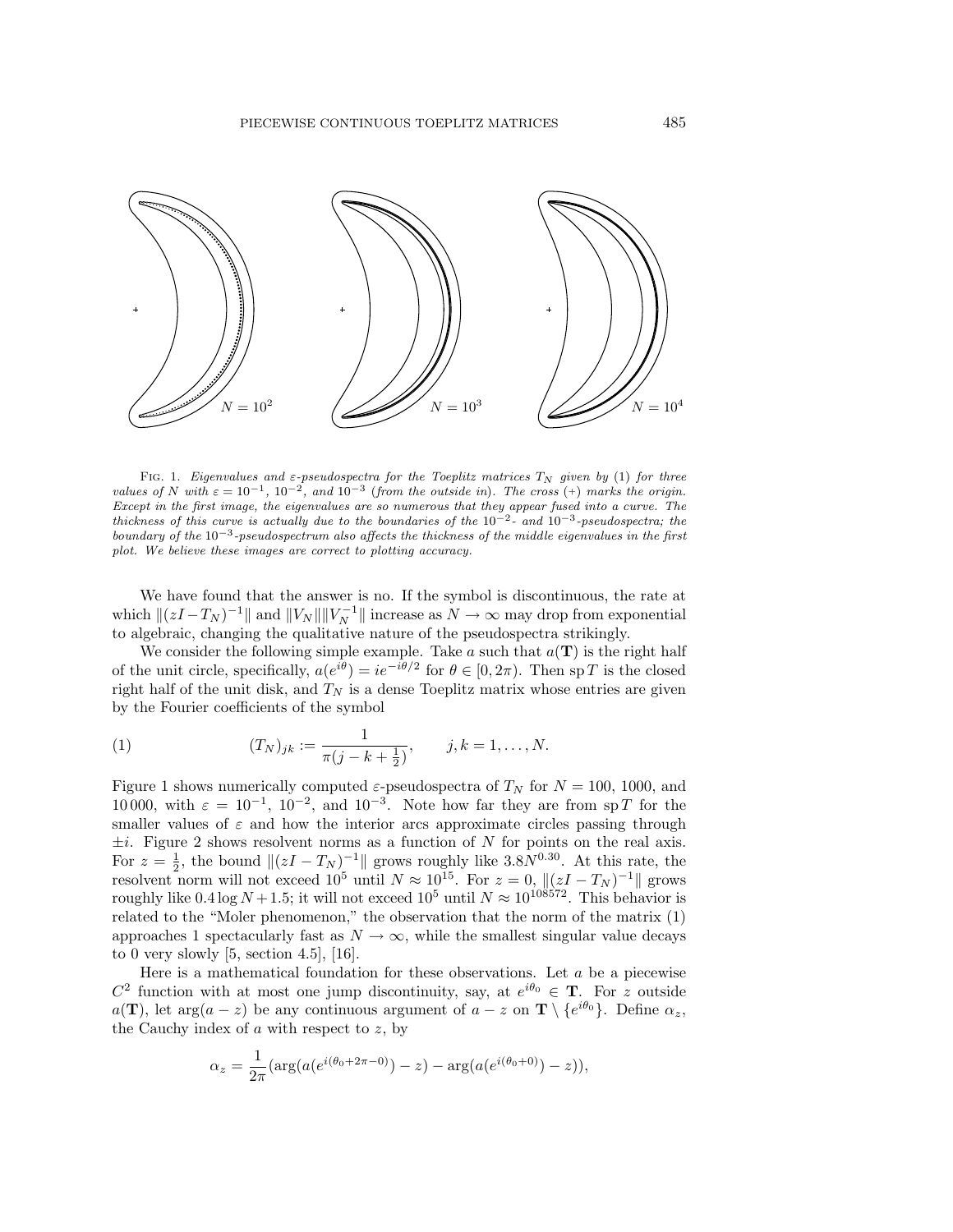

FIG. 2. The resolvent norm as a function of  $N$  for the class of matrices (1). The growth is algebraic for  $z = \frac{1}{4}, \frac{1}{2}$ , and  $\frac{3}{4}$  and logarithmic for  $z = 0$ . For  $z = -\frac{1}{4}$ ,  $\|(zI - T_N)^{-1}\|$  is bounded by 4 (see Theorem 3.19 of  $[5]$ ).

and put  $\beta_z = |\alpha_z|$ . If  $\beta_z < \frac{1}{2}$ , then  $zI - T_N$  is invertible for all sufficiently large N, and it is well known that  $\|\bar{z}I - T_N\| = O(1)$  in this case [7]. If  $\beta_z \geq 1$ , then  $\|(zI - T_N)^{-1}\|$  may grow exponentially, as trigonometric polynomials (i.e., banded matrices) with nonzero winding number about  $z$  show. The following result tells us that, for  $\frac{1}{2} \leq \beta_z < 1$ , we have just algebraic growth at a known rate.

THEOREM. If  $\frac{1}{2} \leq \beta_z < 1$ , then, for every  $\delta > 0$ , there exist positive constants  $C_z$ and  $D_{z,\delta}$  such that

(2) 
$$
C_z N^{2\beta_z - 1} \leq ||(zI - T_N)^{-1}|| \leq D_{z,\delta} N^{2\beta_z - 1 + \delta}
$$

for all sufficiently large N.

In the example (1), we have  $\beta_z < \frac{1}{2}$  for all z outside sp T and  $\beta_z = \frac{1}{2}$  for  $z \in (-i, i)$ . For z in the interior of  $sp T$ , we have

(3) 
$$
\beta_z = 1 - \frac{1}{\pi} \arctan \frac{1}{x},
$$

where  $x \in (0,1)$  is the point at which the circular arc through  $-i, z, i$  intersects the real line. In particular,  $\frac{1}{2} < \beta_z < \frac{3}{4}$ , and hence, by our theorem, the resolvent norm increases at most like  $O(N^{1/2})$  for z in the interior of sp T, explaining the slow convergence seen in Figure 1. Moreover, formula (3) also reveals why the interior arcs of Figure 1 are close to circles passing through  $-i$  and i. Finally, our theorem explains Figure 2. For  $z = \frac{1}{2}$ , for example, we have  $2\beta_z - 1 = 0.295...$ , in good agreement with the growth  $3.8N^{0.30}$  estimated numerically.

Sketch of the proof of the theorem. The proof of the upper bound in (2) can be based on the argument used to prove Theorem 6.1(c) of [4]: A theorem by Verbitsky and Krupnik (see, e.g., Theorem 7.20 of [5]) states that the resolvent norm is uniformly bounded on certain weighted  $\ell^p$  spaces, and appropriate choice of these spaces,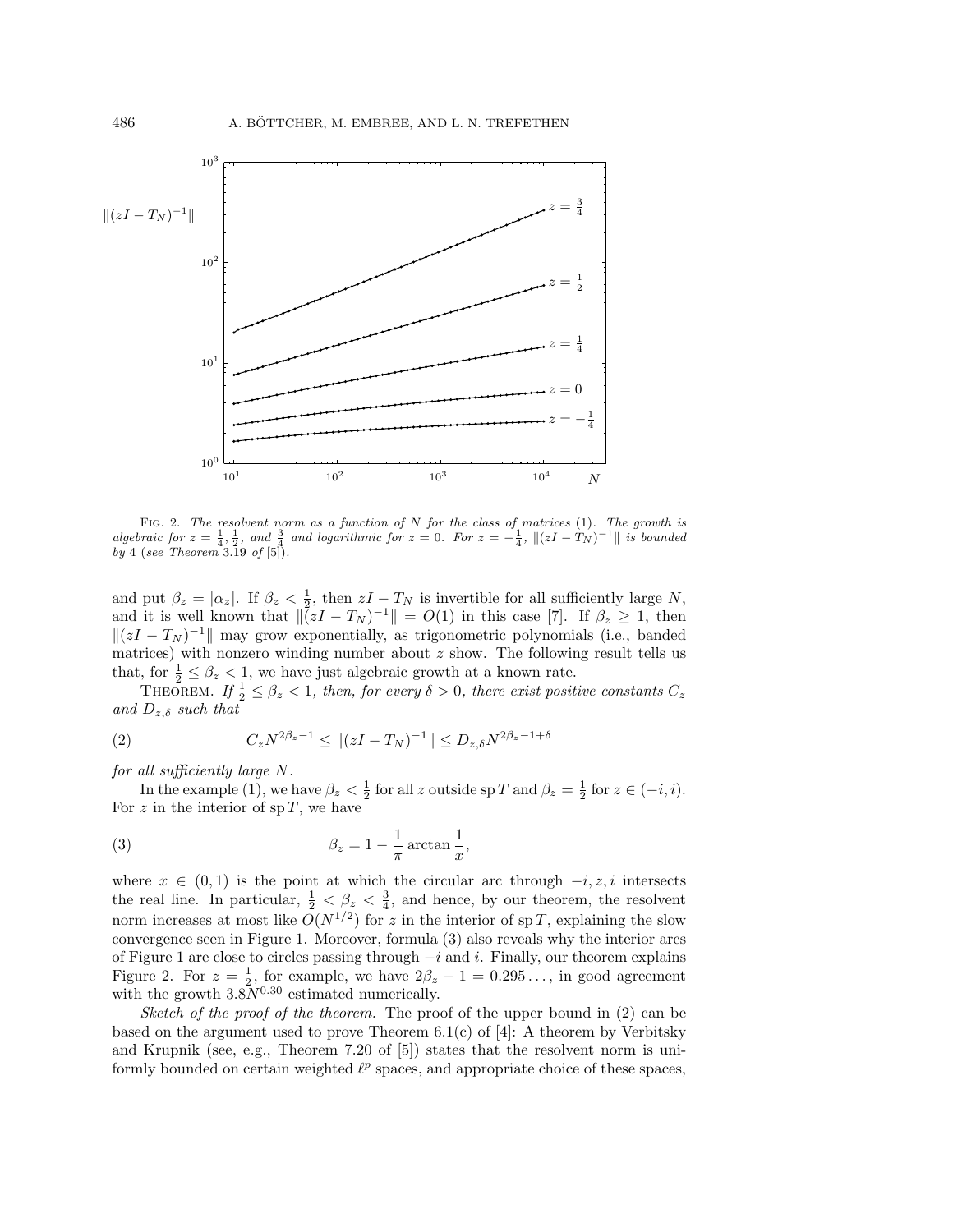together with Hölder's inequality, gives the  $\ell^2$  estimate  $O(N^{2\beta_z-1+\delta})$ . To prove the lower bound in (2), assume that  $\frac{1}{2} \leq \alpha_z < 1$ . (The case  $-1 < \alpha_z \leq -\frac{1}{2}$  can be reduced to this case by passing to adjoints.) We can write  $a - z = c_z \varphi_{\gamma_z}$ , where  $c_z$ is a continuous and piecewise  $C^2$  function with no zeros on **T** and with zero winding number and where  $\varphi_{\gamma_z}$  is a certain canonical piecewise continuous function with a single jump (see, e.g., pp. 170–171 and 182 of [5]). Here  $\gamma_z$  is a complex number whose real part equals  $\alpha_z$ . By Cramer's rule, the  $(N,1)$  entry of  $(zI-T_N)^{-1}$  is  $(-1)^{N+1}$ times the quotient of two Toeplitz determinants,

$$
[(zI - T_N)^{-1}]_{N,1} = (-1)^{N+1} \frac{D_{N-1}(c_z \varphi_{\gamma_z - 1})}{D_N(c_z \varphi_{\gamma_z})},
$$

and, since  $\left|\text{Re }\gamma_z\right| < 1$  and  $\left|\text{Re }\gamma_z - 1\right| < 1$ , we can invoke Refinement 5.46 of [5] (which proves an important special case of the Fisher–Hartwig conjecture) to conclude that the absolute value of  $[(zI - T_N)^{-1}]_{N,1}$  is asymptotically equal to a nonzero constant times

$$
\left| \frac{N^{-(\gamma_z - 1)^2}}{N^{-\gamma_z^2}} \right| = \left| N^{2\gamma_z - 1} \right| = N^{2 \operatorname{Re} \gamma_z - 1} = N^{2\beta_z - 1}.
$$

As the norm of  $(zI - T_N)^{-1}$  is greater than the modulus of its  $(N, 1)$  entry, we arrive at the lower bound of (2). Π

For the matrix (1) at  $z = 0$ , the estimate (2) asserts that  $C \leq ||T_N^{-1}|| \leq D_\delta N^\delta$ for arbitrary  $\delta > 0$ . Using the Cauchy–Toeplitz structure of (1), Tyrtyshnikov [16] showed that we actually have

$$
C\log N \leq ||T_N^{-1}|| \leq D\log N.
$$

We may summarize our observations as follows. Since the pseudospectra, or resolvent norms, converge,  $T_N$  must "behave" as if sp  $T_N =$  sp T for sufficiently large N. However, it is worth bearing in mind that a typical macroscopic physical system has on the order of  $10^8$  or  $10^{10}$  atoms or molecules in each direction (on the order of the cube root of Avogadro's number or somewhat more). Thus, for  $T_N$  to behave like  $T$ , the dimension  $N$  will have to be larger than the numbers that usually pass for infinity in the physics of gases, liquids, and solids. Said another way, if one found a physical application governed by a matrix of the form (1), even if the dimension were very large, it is unlikely to be large enough to make approximation by the operator limit  $N = \infty$  physically appropriate for spectral analysis of the system.

As a further example, Figure 3 presents the Toeplitz matrices associated with the symbol  $a(e^{i\theta}) = \theta e^{i\theta}$ . The eigenvalues of these finite Toeplitz matrices have been studied by Basor and Morrison [1]. Our theorem provides us with the growth rate of the resolvent norm as  $N \to \infty$  in the regions where  $\beta_z < 1$ . Computational evidence suggests that the same rate is valid throughout the interior of the spectrum, although the values of  $\beta_z$  range up to  $\frac{3}{2}$ .

One could attempt to generalize our theorem and to raise conjectures suggested by our computations, but we will not pursue this here as our purpose is to point out the slow convergence phenomenon as briefly as possible.

**Note added in proof.** We wish to point out another class of problems where there exists a gap between algebraically and exponentially growing resolvent norms: certain nonsymmetric matrices related to the nonsymmetric Anderson models developed by Hatano and Nelson in the field sometimes known as nonhermitian quantum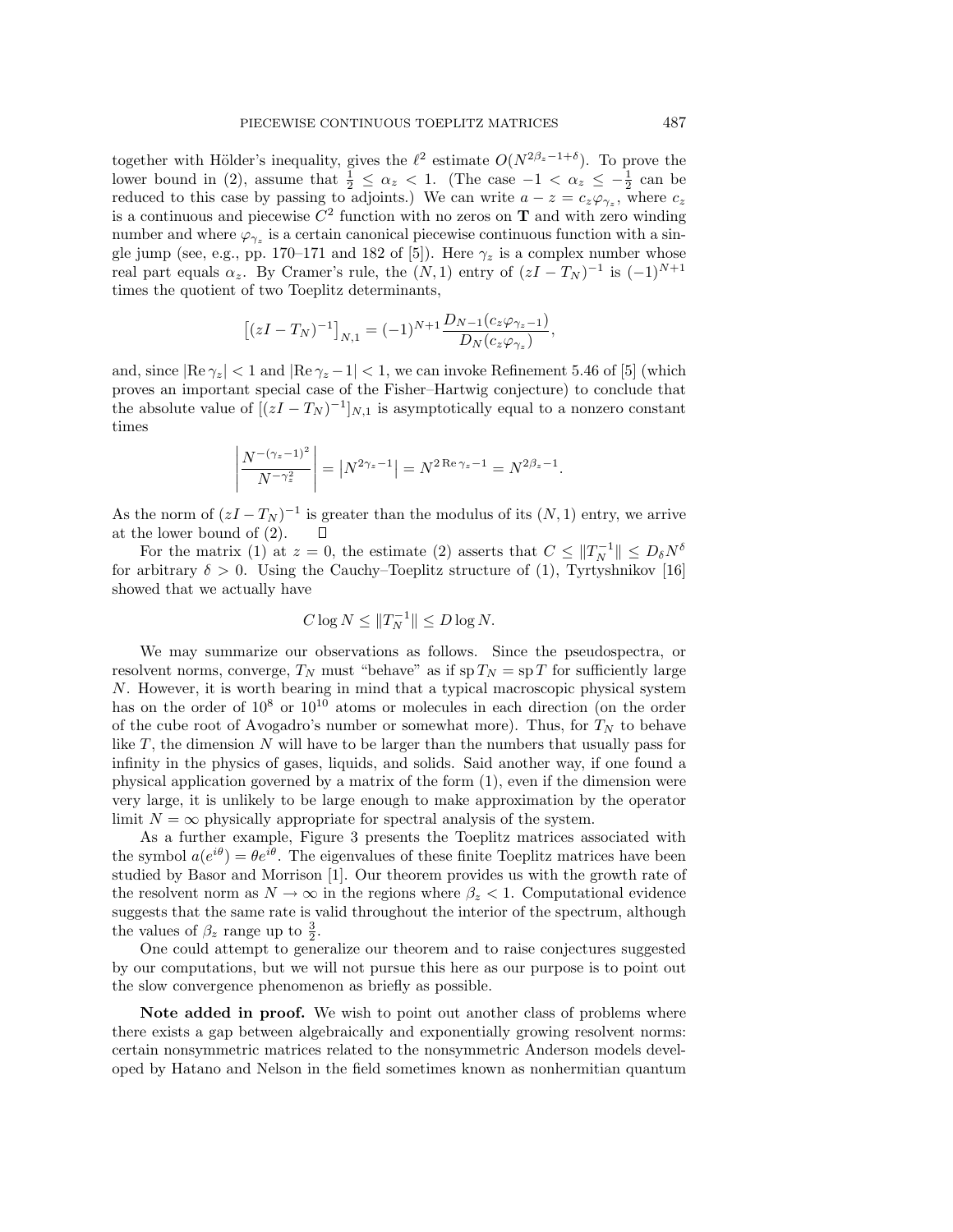

FIG. 3. Slow growth for the symbol  $a(e^{i\theta}) = \theta e^{i\theta}$ . On the left are computed eigenvalues and ε-pseudospectra for the Toeplitz matrix of dimension  $N = 1000$  for  $\varepsilon = 10^{-1}$ ,  $10^{-2}$ ,  $10^{-3}$ ,  $10^{-4}$ . (The eigenvalues appear fused into a curve near the essential range of a.) The shaded region shows the spectrum of the corresponding infinite dimensional operator. On the right are contour lines of constant  $\beta_z$  for  $\beta_z = 0.5, 0.55, \ldots, 1.45$  (clockwise from right).

mechanics [8]. In [15], it is shown that, for such matrices, the resolvent norm may grow algebraically in one part of the complex plane and exponentially in another. (An example is shown for a matrix of dimension one million, where the discrepancy in norms is between a few thousand and  $10^{99698}$ . In these problems, as for Toeplitz matrices, it is likely that regions of exponentially large resolvent norm would "act like spectrum" in a physical application whereas other regions would not.

**Acknowledgments.** Some of our calculations were performed on the SGI Cray Origin2000 at the Oxford Supercomputing Center; the third plot of Figure 1 involved computation of the minimum singular value of  $10<sup>4</sup>$  dense square matrices each of dimension  $10^4$ . We thank Richard Brent and Walter Gander for suggestions concerning fast Toeplitz algorithms and Nick Birkett, Jeremy Martin, and Tom Wright for advice concerning implementation and execution.

## REFERENCES

- [1] E. L. BASOR AND K. E. MORRISON, The Fisher-Hartwig conjecture and Toeplitz eigenvalues, Linear Algebra Appl., 202 (1994), pp. 129–142.
- [2] A. BÖTTCHER, Pseudospectra and singular values of large convolution operators, J. Integral Equations Appl., 6 (1994), pp. 267–301.
- [3] A. BÖTTCHER AND S. GRUDSKY, Toeplitz band matrices with exponentially growing condition numbers, Electron. J. Linear Algebra, 5 (1999), pp. 104–125.
- [4] A. BÖTTCHER AND B. SILBERMANN, Toeplitz operators and determinants generated by symbols with one Fisher–Hartwig singularity, Math. Nachr., 127 (1986), pp. 95–124.
- [5] A. BÖTTCHER AND B. SILBERMANN, Introduction to Large Truncated Toeplitz Matrices, Springer-Verlag, New York, 1999.
- [6] I. GOHBERG, On the application of the theory of normed rings to singular integral equations, Uspekhi Mat. Nauk, 7 (1952), pp. 149-156 (in Russian).
- [7] I. Gohberg, Toeplitz matrices composed of the Fourier coefficients of piecewise continuous functions, Funktsional. Anal. i Prilozhen., 1 (1967), pp. 91–92 (in Russian).
- [8] N. Hatano and D. R. Nelson, Localization transitions in non-Hermitian quantum mechanics, Phys. Rev. Lett., 77 (1996), pp. 570–573.
- [9] H. J. LANDAU, On Szegő's eigenvalue distribution theory and non-Hermitian kernels, J. Anal. Math., 28 (1975), pp. 335–357.